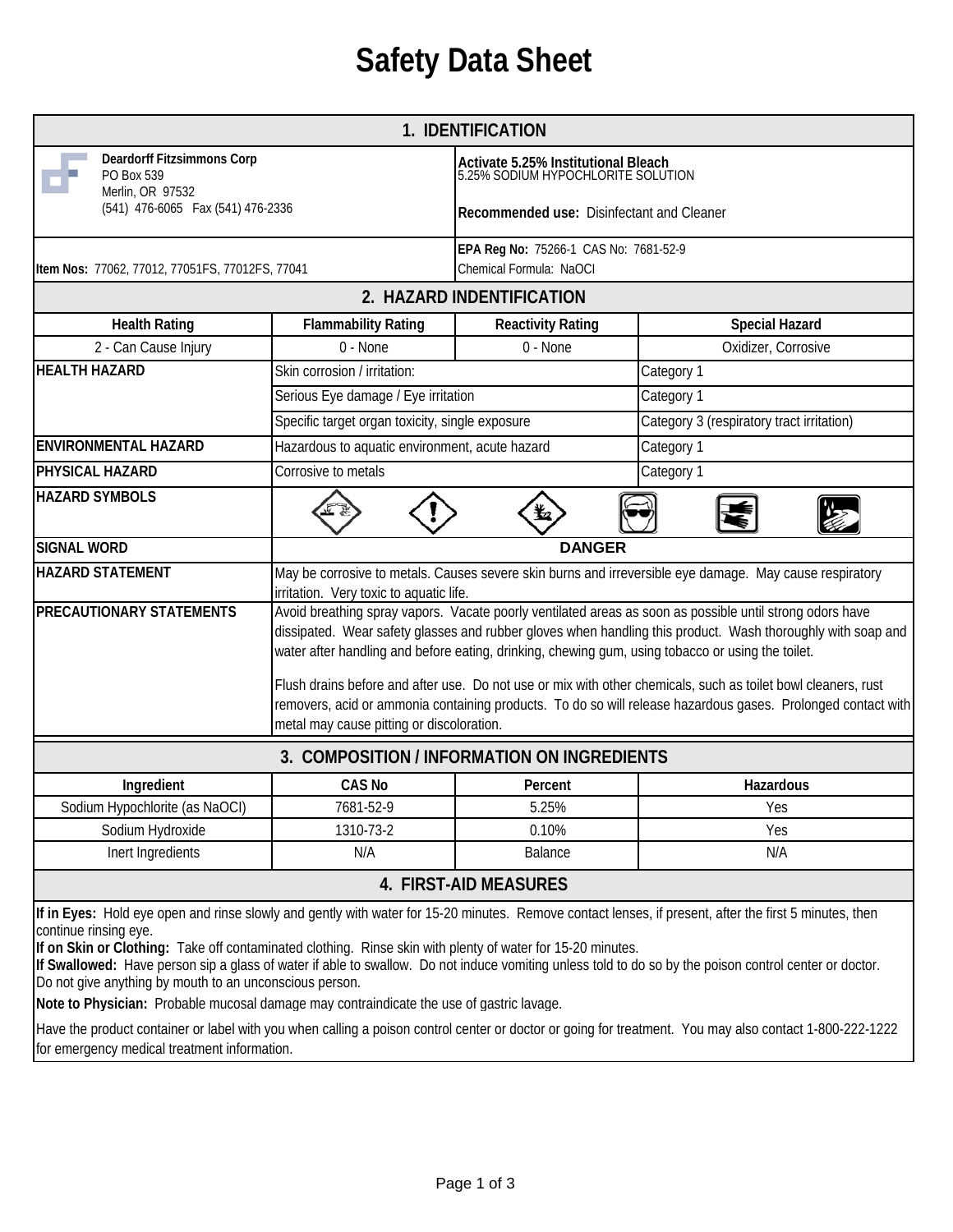### **Safety Data Sheet**

#### **5. FIRE FIGHTING MEASURES / CONCENTRATE**

**Flash Point:** N/A

**Explosion Hazard:** Not explosive

**Fire Hazards:** May decompose, generating irritating chlorine gas.

**Extinguishing Media:** Use extinguishing measures appropriate to local circumstances and the surrounding environment.

**Small Fires:** Use carbon dioxide or water spray.

**Large Fires:** Use flooding quantities of water as fog.

**Special Remarks on Fire Hazards:** Do not use Mono Ammonium Phosphate (MAP) fire extinguishers. Such use may cause explosion with release of toxic gases.

#### **6. ACCIDENTAL RELEASE MEASURES / CONCENTRATE**

**In Case of Spill:** Flood area where spill has occurred with large quantities of water. With permission from local authorities, diluted product may be flushed to a sanitary sewer. Product may also be absorbed with sand or diatomaceous earth. Absorbed products must be disposed of in accordance with applicable Federal, State and/or local regulations.

#### **7. HANDLING AND STORAGE**

**Danger:** This product is corrosive and may cause irreversible eye damage and skin burn. Wear safety glasses and safety gloves when handling. Wash thoroughly with soap and water after handling and before eating, drinking, chewing gum, using tobacco or using the toilet. In case of large spill, flood area with large quantity of water. Do not contaminate water, food or feed by storage, disposal or cleaning of equipment. **Storage:** This product degrades with age, test active level of sprayed product periodically with high-level chlorine test strips. Store in a cool ( $50^\circ$  - 72 $^\circ$  F), dry area away from direct sunlight and heat to avoid deterioration. Store in an upright position.

#### **8. EXPOSURE CONTROLS/PERSONAL PROTECTION**

**Protective Equipment:** Chemical safety glasses and face shield; chemical resistant gloves, splash apron and boots. Safety shower and eye wash fountain should be near by.

**Ventilation Requirements:** Local exhaust is recommended.

#### **9. PHYSICAL AND CHEMICAL PROPERTIES / CONCENTRATE**

**Solubility:** 100% in Water **pH:** 10.4 - 10.6 Appearance: Colorless to yellow-greenish liquid **Appearance: <b>Appearance: Colorless** to yellow-greenish liquid F<br>Odor: Chlorine-like odor **Apple 2009** Melting Point: N/A **Density:** 1.07 - 1.14 **Odor: Chlorine-like odor** 

**Vapor Pressure (mm Hg):** Variable water + products of decomposition **Evaporation Rate (water = 1):** Not Available **Specific Gravity (water = 1):** 1.082 @ 20C by weight

#### **10. STABILITY AND REACTIVITY / CONCENTRATE**

**Stability:** Solutions are fairly stable. Stability decreases with heat, light, exposure, decrease in pH and contamination with metals.

**Hazardous Decomposition Products:** Emits toxic fumes of chlorine when heated to decomposition. Sodium oxide at high temperatures.

**Hazardous Polymerization:** Will not occur.

**Conditions to Avoid:** Light, heat, incompatibles

cyanides, detergents, ethers, hydrocarbons, oxidizable materials, reducing agents. Corrosive to most metals. **Incompatibles:** Violent reaction with ammonia (chloramine gas may evolve); acids, alcohols, amines, chlorinated isocyanurates, combustibles,

#### **11. TOXICOLOGICAL INFORMATION / CONCENTRATE**

**Potential Routes of Exposure** 

**Inhalation:** Fumes from spills can cause severe irritation and chemical burns to the nose, throat and lungs. Very little hazard from properly contained and stored solution.

**Ingestion:** Causes irritation of membranes of mouth, throat, stomach pain and ulceration.

**Skin Contact:** Corrosive, can cause severe skin and eye irritation or chemical burns to open skin.

**Eye Contact:** Severe irritant, corrosive, can severely burn eyes.

the risks from chronic and subchronic exposure to low levels of these pesticides are minimal and without consequence to human health. **Chronic Exposure (Human Risk Assessment):** Based on the toxicity profile and exposure scenarios for sodium hypochlorite, EPA concludes that

#### **12. ECOLOGICAL INFORMATION**

N/A